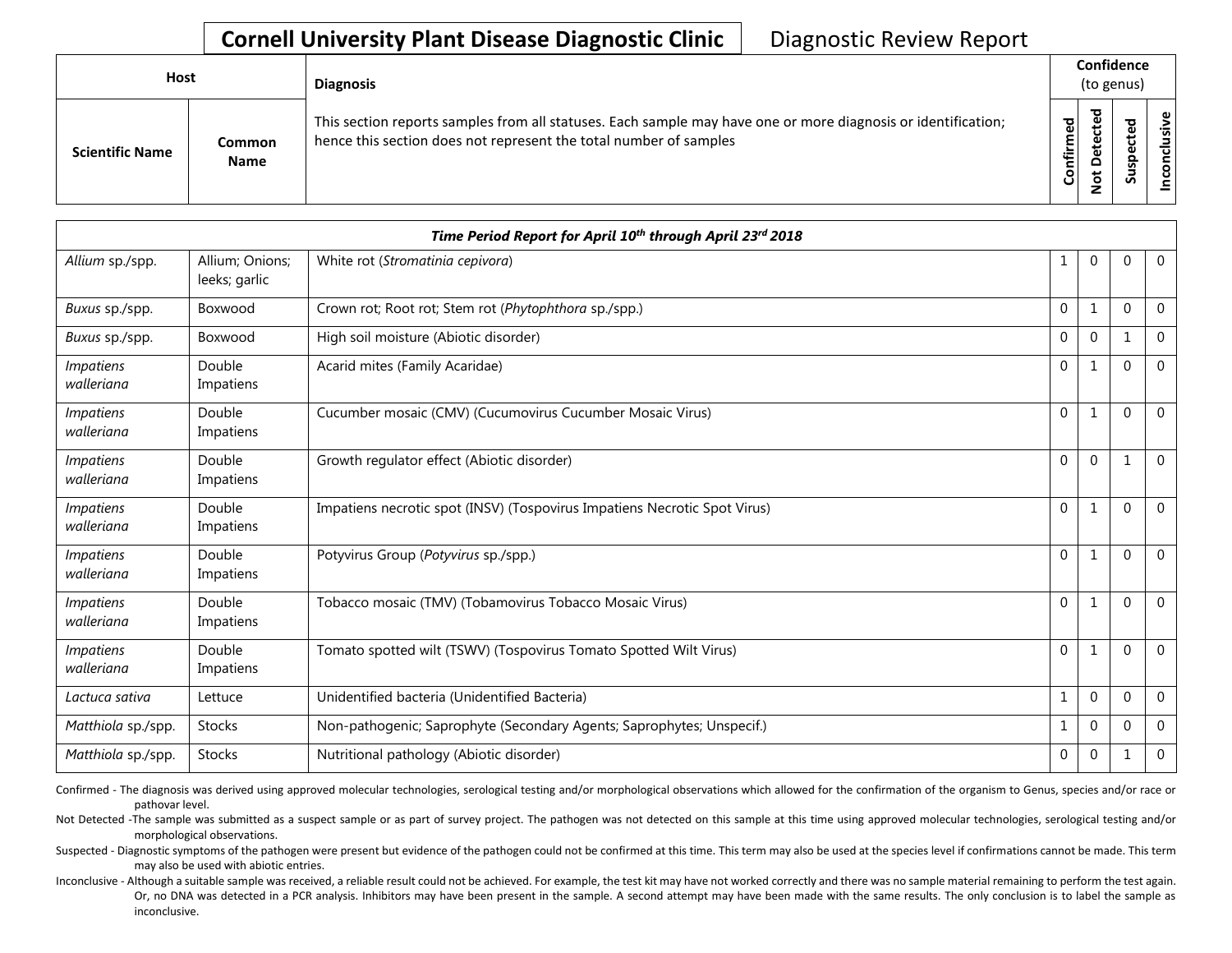| <b>Host</b>            |                       | <b>Diagnosis</b>                                                                                                                                                                   |           | Confidence<br>(to genus)           |   |         |
|------------------------|-----------------------|------------------------------------------------------------------------------------------------------------------------------------------------------------------------------------|-----------|------------------------------------|---|---------|
| <b>Scientific Name</b> | Common<br><b>Name</b> | This section reports samples from all statuses. Each sample may have one or more diagnosis or identification;<br>hence this section does not represent the total number of samples | Confirmed | ᇃ<br>Φ<br>سه<br>$\Omega$<br>پ<br>- | ശ | Φ<br>śς |

| Origanum vulgare        | Oregano                  | Stem rot (Botrytis sp./spp.)                                                                | 1            | $\mathbf 0$    | $\Omega$ | $\mathbf 0$    |
|-------------------------|--------------------------|---------------------------------------------------------------------------------------------|--------------|----------------|----------|----------------|
| Oryza sativa            | Rice                     | Fusarium root rot (Fusarium fujikuroi)                                                      | $\Omega$     | $\mathbf{0}$   |          | $\mathbf{0}$   |
| Oryza sativa            | Rice                     | Unspecified pathology (Fusarium sp./spp.)                                                   | 1            | $\mathbf 0$    | $\Omega$ | $\overline{0}$ |
| Pelargonium<br>sp./spp. | Geranium<br>(cultivated) | Arabis mosaic (ARMV) (Nepovirus Arabis Mosaic Virus)                                        | $\mathbf{0}$ | 2              | $\Omega$ | $\mathbf 0$    |
| Pelargonium<br>sp./spp. | Geranium<br>(cultivated) | Cucumber mosaic (CMV) (Cucumovirus Cucumber Mosaic Virus)                                   | $\mathbf{0}$ | 1              | $\Omega$ | $\mathbf{0}$   |
| Pelargonium<br>sp./spp. | Geranium<br>(cultivated) | Pelargonium flower break (PFBV) (Alphacarmovirus Pelargonium Flower Break Virus)            | 1            | 1              | $\Omega$ | $\mathbf 0$    |
| Pelargonium<br>sp./spp. | Geranium<br>(cultivated) | Tobacco ringspot (TRSV) (Nepovirus Tobacco Ringspot Virus)                                  | $\mathbf{0}$ | 2              | $\Omega$ | $\overline{0}$ |
| Pelargonium<br>sp./spp. | Geranium<br>(cultivated) | Tomato ringspot (ToRSV) (Nepovirus Tomato Ringspot Virus)                                   | $\mathbf{0}$ | $\overline{2}$ | $\Omega$ | $\overline{0}$ |
| Pelargonium<br>sp./spp. | Geranium<br>(cultivated) | Tomato spotted wilt (TSWV) (Tospovirus Tomato Spotted Wilt Virus)                           | $\mathbf{0}$ | 1              | $\Omega$ | $\mathbf{0}$   |
| Pelargonium<br>sp./spp. | Geranium<br>(cultivated) | Botrytis blight (Botrytis sp./spp.)                                                         |              | $\Omega$       | $\Omega$ | $\mathbf{0}$   |
| Pelargonium<br>sp./spp. | Geranium<br>(cultivated) | Geranium bacterial wilt; Bacteria blight (Xanthomonas hortorum (campestris) pv. pelargonii) | $\mathbf 0$  | 1              | $\Omega$ | $\overline{0}$ |
| Pelargonium<br>sp./spp. | Geranium<br>(cultivated) | Nutritional deficiency (Abiotic disorder)                                                   | $\Omega$     | $\Omega$       |          | $\Omega$       |
| Picea pungens           | <b>Blue Spruce</b>       | No pathogen found (Identification Analysis)                                                 | 1            | $\mathbf 0$    | $\Omega$ | $\mathbf{0}$   |

Confirmed - The diagnosis was derived using approved molecular technologies, serological testing and/or morphological observations which allowed for the confirmation of the organism to Genus, species and/or race or pathovar level.

Not Detected -The sample was submitted as a suspect sample or as part of survey project. The pathogen was not detected on this sample at this time using approved molecular technologies, serological testing and/or morphological observations.

Suspected - Diagnostic symptoms of the pathogen were present but evidence of the pathogen could not be confirmed at this time. This term may also be used at the species level if confirmations cannot be made. This term may also be used with abiotic entries.

Inconclusive - Although a suitable sample was received, a reliable result could not be achieved. For example, the test kit may have not worked correctly and there was no sample material remaining to perform the test again. Or, no DNA was detected in a PCR analysis. Inhibitors may have been present in the sample. A second attempt may have been made with the same results. The only conclusion is to label the sample as inconclusive.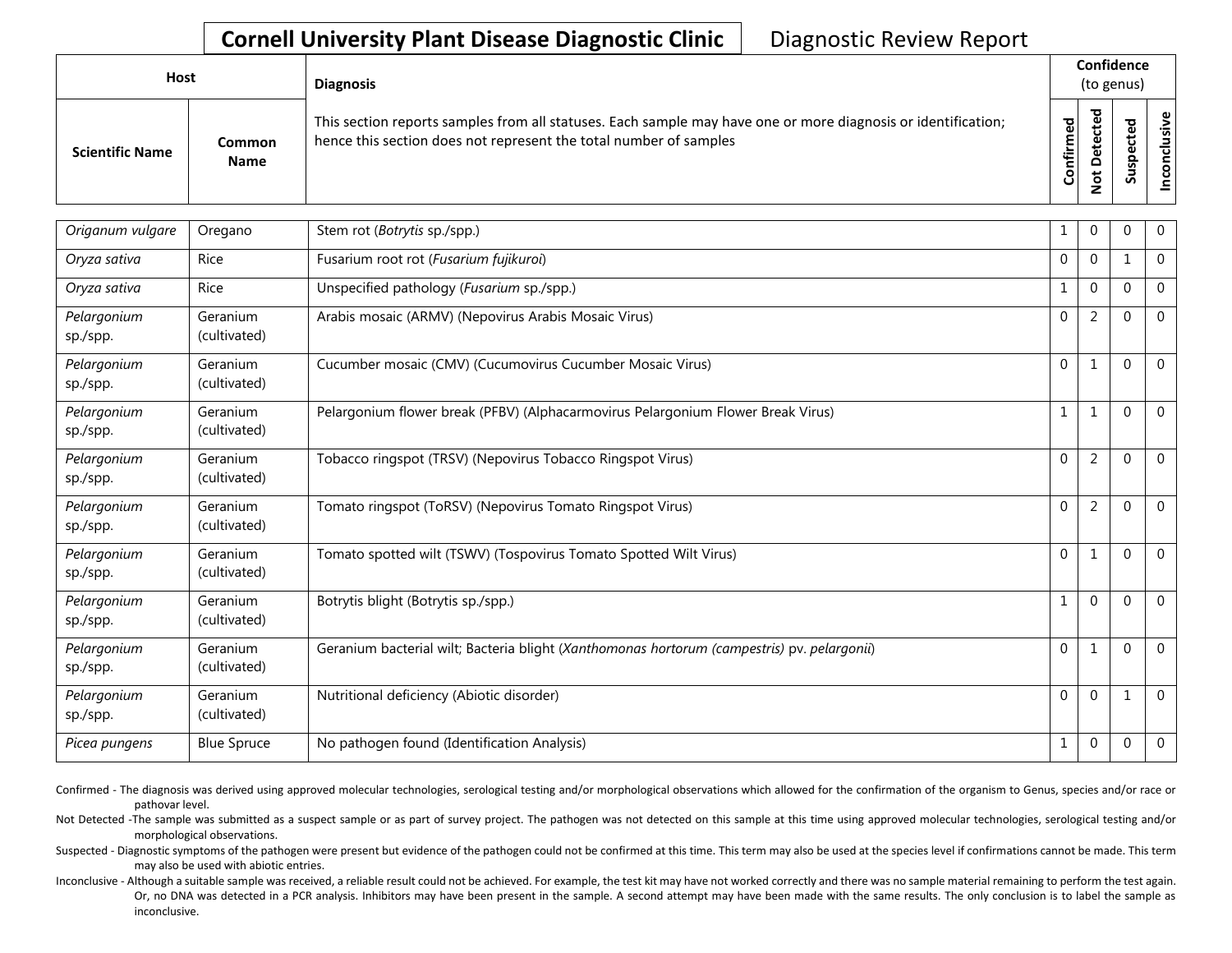| Host                   |                              | <b>Diagnosis</b>                                                                                                                                                                   |           | Confidence<br>(to genus) |  |                  |  |  |  |
|------------------------|------------------------------|------------------------------------------------------------------------------------------------------------------------------------------------------------------------------------|-----------|--------------------------|--|------------------|--|--|--|
| <b>Scientific Name</b> | <b>Common</b><br><b>Name</b> | This section reports samples from all statuses. Each sample may have one or more diagnosis or identification;<br>hence this section does not represent the total number of samples | Confirmed | ᇃ<br>۵<br>پ              |  | ω,<br>usiv<br>᠊ᠣ |  |  |  |

| Picea pungens             | <b>Blue Spruce</b>            | Wound canker (Abiotic disorder)                                           | $\Omega$     | 0            |              | $\mathbf 0$    |
|---------------------------|-------------------------------|---------------------------------------------------------------------------|--------------|--------------|--------------|----------------|
| Pinus strobus             | Eastern White<br>pine         | High temperature damage (Abiotic disorder)                                | $\Omega$     | $\mathbf{0}$ | $\mathbf{1}$ | $\mathbf 0$    |
| Pinus strobus             | Eastern White<br>pine         | No pathogen found (Identification Analysis)                               | 1            | $\mathbf{0}$ | $\Omega$     | $\overline{0}$ |
| Quercus palustris         | Pin Oak                       | Non-pathogenic; Saprophyte (Secondary Agents; Saprophytes; Unspecif.)     | $\mathbf{1}$ | $\mathbf{0}$ | $\Omega$     | $\Omega$       |
| Quercus palustris         | Pin Oak                       | Transplant shock; Stress (Abiotic disorder)                               | $\Omega$     | $\mathbf{0}$ |              | $\Omega$       |
| Quercus palustris         | Pin Oak                       | Wood boring insect damage (Unidentified Wood Boring Insect)               | $\Omega$     | $\mathbf{0}$ |              | $\Omega$       |
| Ranunculus<br>sp./spp.    | Crowfoot;<br><b>Buttercup</b> | Impatiens necrotic spot (INSV) (Tospovirus Impatiens Necrotic Spot Virus) | $\Omega$     | $\mathbf{1}$ | $\Omega$     | $\Omega$       |
| Ranunculus<br>sp./spp.    | Crowfoot;<br><b>Buttercup</b> | Non-pathogenic; Saprophyte (Secondary Agents; Saprophytes; Unspecif.)     | $\mathbf{1}$ | $\mathbf{0}$ | $\Omega$     | $\mathbf 0$    |
| Ranunculus<br>sp./spp.    | Crowfoot:<br><b>Buttercup</b> | Nutritional pathology (Abiotic disorder)                                  | $\mathbf{0}$ | $\mathbf{0}$ |              | $\Omega$       |
| Ranunculus<br>sp./spp.    | Crowfoot:<br>Buttercup        | Tomato spotted wilt (TSWV) (Tospovirus Tomato Spotted Wilt Virus)         | $\Omega$     | $\mathbf{1}$ | $\Omega$     | $\mathbf{0}$   |
| Raphanus sativus          | Radish                        | Rhizoctonia root and stem rot (Rhizoctonia solani)                        | 1            | $\mathbf{0}$ | $\mathbf{0}$ | $\overline{0}$ |
| Rosmarinus<br>officinalis | Rosemary                      | Stem rot (Botrytis sp./spp.)                                              | 1            | $\mathbf{0}$ | $\Omega$     | $\overline{0}$ |
| Thuja sp./spp.            | Arborvitae                    | Non-pathogenic; Saprophyte (Secondary Agents; Saprophytes; Unspecif.)     | $\mathbf{1}$ | $\mathbf{0}$ | $\Omega$     | $\theta$       |
| Thuja sp./spp.            | Arborvitae                    | Root damage (Abiotic disorder)                                            | $\Omega$     | $\Omega$     |              | $\Omega$       |

Confirmed - The diagnosis was derived using approved molecular technologies, serological testing and/or morphological observations which allowed for the confirmation of the organism to Genus, species and/or race or pathovar level.

Not Detected -The sample was submitted as a suspect sample or as part of survey project. The pathogen was not detected on this sample at this time using approved molecular technologies, serological testing and/or morphological observations.

Suspected - Diagnostic symptoms of the pathogen were present but evidence of the pathogen could not be confirmed at this time. This term may also be used at the species level if confirmations cannot be made. This term may also be used with abiotic entries.

Inconclusive - Although a suitable sample was received, a reliable result could not be achieved. For example, the test kit may have not worked correctly and there was no sample material remaining to perform the test again. Or, no DNA was detected in a PCR analysis. Inhibitors may have been present in the sample. A second attempt may have been made with the same results. The only conclusion is to label the sample as inconclusive.